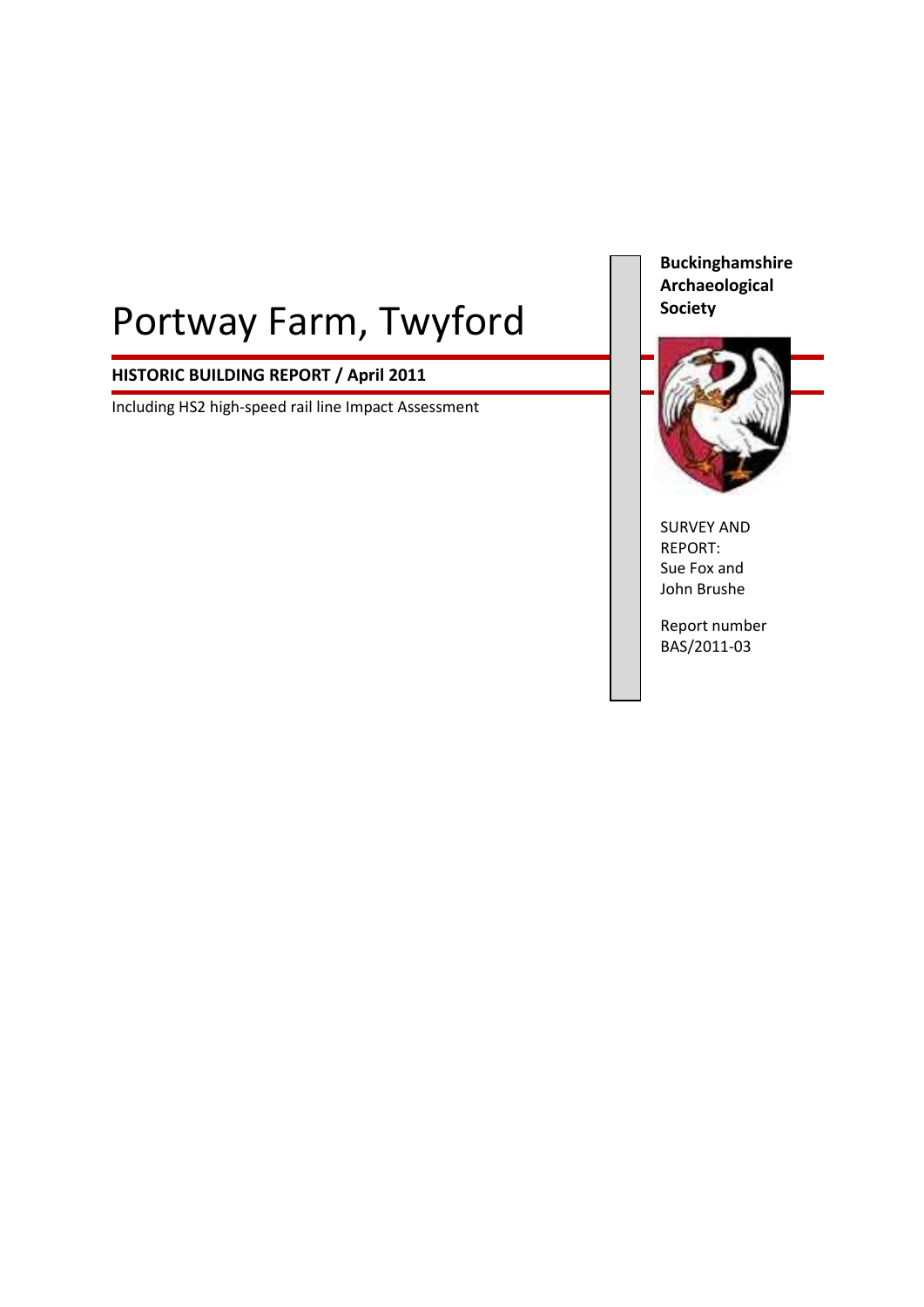# Portway Farm, Twyford



Buckinghamshire Archaeological Society

# **HISTORIC BUILDING REPORT / April 2011**

Compiled by Sue Fox and John Brushe from their field survey made on April  $2^{nd}$  2011. This is report number BAS/ 2011-03.

#### **1. SITE LOCATION**

Portway Farm is located south-east of the village of Twyford in North Buckinghamshire. The full address of the site is given as Portway Farm, Twyford, Buckinghamshire, MK18 4EA. The national grid reference is SP 67399 25907.

#### **2. SURVEY RECORD**

A survey to the English Heritage Level 1 standard<sup>1</sup> was carried out on Portway Farm on April 2<sup>nd</sup> 2010 by John Brushe, Sue Fox and Julia Wise, with the aim of gathering basic information about the farmhouse and associated buildings, as part of a wider survey of the village of Twyford. This wider survey was carried out by members of the Buckinghamshire Archaeological Society's Historic Buildings' Group, in advance of a proposal to construct a high speed railway (HS2), which will run close to the farm and the village.

#### **3. SUMMARY**

The survey was able to establish at least three phases of construction for the main farmhouse, the earliest dating to the mid  $17<sup>th</sup>$  century. A number of significant out-buildings were identified, including one remarkable threshing barn which dates from around 1800 and which should be considered for listing. It was considered likely that the whole complex represents a model farm of the period.

## **4. DESCRIPTION OF BUILDINGS**

#### **4.1 The Farmhouse**



**Figure 1: The front elevation of Portway farmhouse**

The farmhouse probably dates from around 1800 but incorporates the kitchen hall of a mid 17<sup>th</sup> century building. To this belong the substantial timber-framed partition between the entrance passage and the kitchen hall, and the open fireplace with its gently cambered,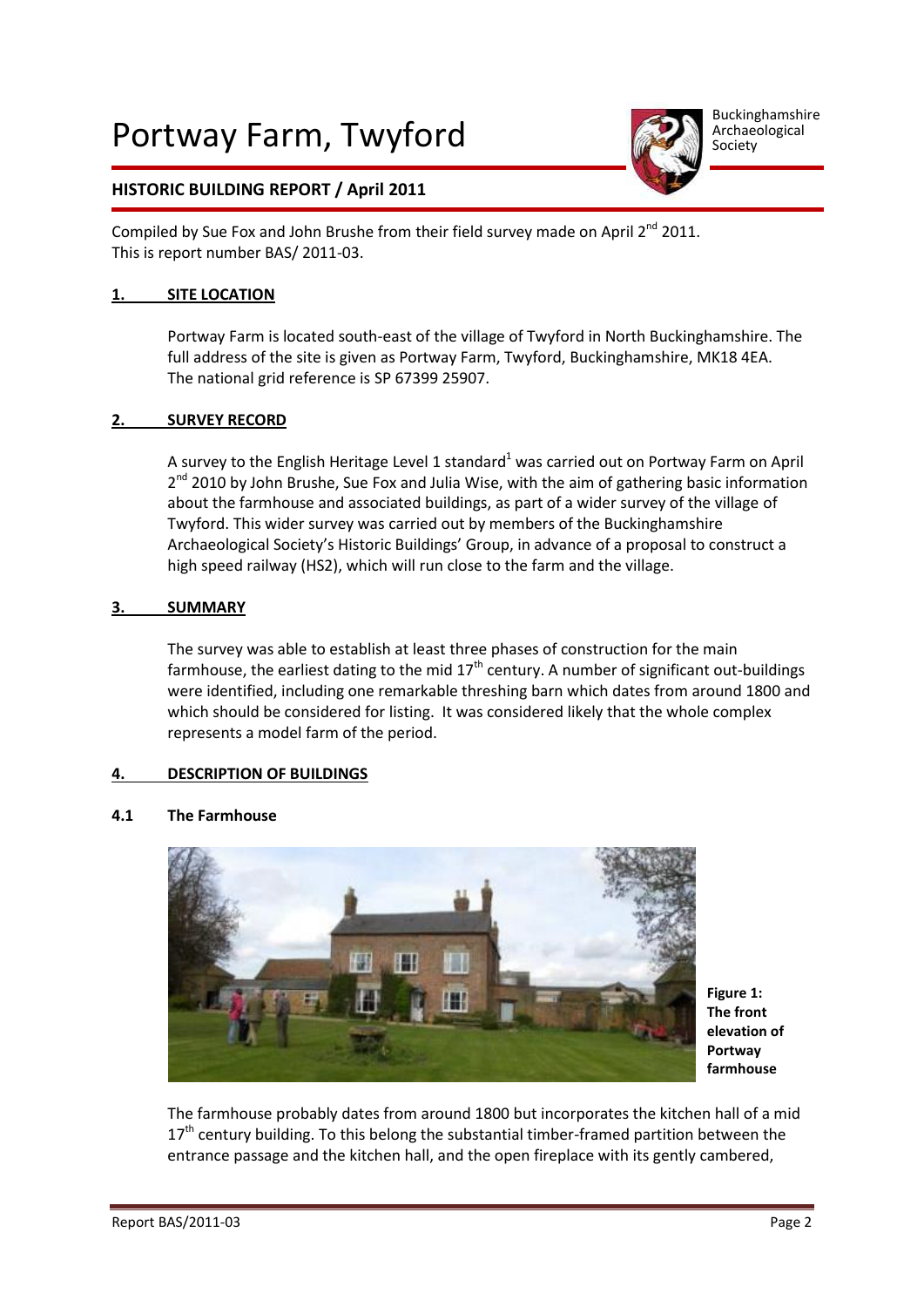chamfered bressumer, keyed for plaster and largely blocked up when made into the fireplace for the new kitchen. It has been quite well unblocked and opened out as a feature.

The presence of older fabric is betrayed outside by the front door not being in the middle of the new front, suggesting that the house may have been rebuilt on the old foundations. The  $17<sup>th</sup>$  century farmhouse was probably one room deep like the present front block. The top storey was probably added at the time of the rebuilding.

The red brick wing to the rear - built, surprisingly, in English bond - was probably added around 1830, with a dairy in a semi-basement. One of the original horizontal sliding sash windows which lit the dairy on the inner side survives, now internal, showing that the passage on that side was a later addition, possibly mid to late  $19<sup>th</sup>$  century.

The stair looks early Victorian, 1830 -1850. The stair of the rebuilt house of c.1800 was probably in a similar position, in a stair projection, before the building of the rear passage hall. The house has an early  $19<sup>th</sup>$  century ironwork porch.



Figure 2: The rear elevation of Portway farmhouse. Figure 3: One of the flanking dovecotes

The rebuilt farmhouse would look rather gaunt and charmless, with its big tripartite ground and first floor windows, now glazed in late  $19<sup>th</sup>$  century style with plate glass sashes, were it not for the dovecotes, joined to the house by walls hiding the big farmyard behind, and forming a symmetrical composition with the house.

## **4.2 The Threshing Barn**

The large, brick-built threshing barn behind the farmhouse is a remarkable farm building, probably dating from the time of the rebuilding of the house. Its mixture of English bond inside and Flemish bond outside, and the big panels of openwork brick to the upper portion is extraordinary. It is a four-bay barn, so that the big full-height front porch is not central, but to left of centre.

It has a granary loft in its hipped roof upper storey above the tall cart entrance.

The rear cart entrance has no porch. It is in line with the porch giving the trough draught for threshing. The barn is now attached to single storey range to the right which is probably mid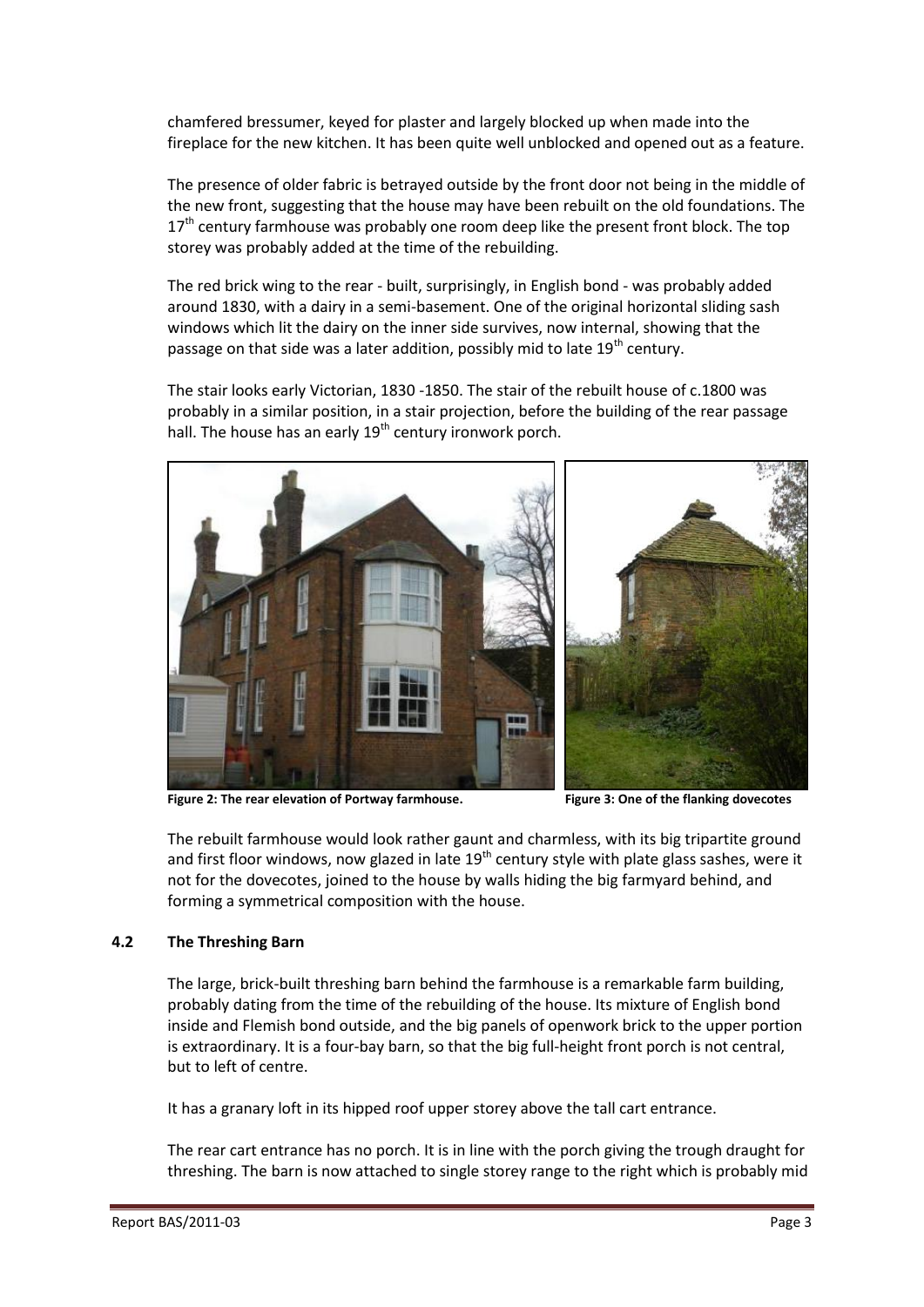$19<sup>th</sup>$  century, and the further single story range at a right angle to it is probably late  $19<sup>th</sup>$ century, with interesting octagonal roof lights.



**Figure 4: Portway Farm's unusual threshing barn**

#### **4.3 Other Out-buildings**

The other lesser barns are probably early to mid 19<sup>th</sup> century with re-used timber trusses. To one side of the rear right wing of the farmhouse is a circle of flagstones with the remains of a vertical spindle in the centre. This was an open air horse or donkey gin, used to power machinery in the dairy, which was probably sited in the basement. This is likely to date from the mid  $19^{th}$  century.



**Figure 5: Cobbles indicate the location of a horse gin at Portway Farm**